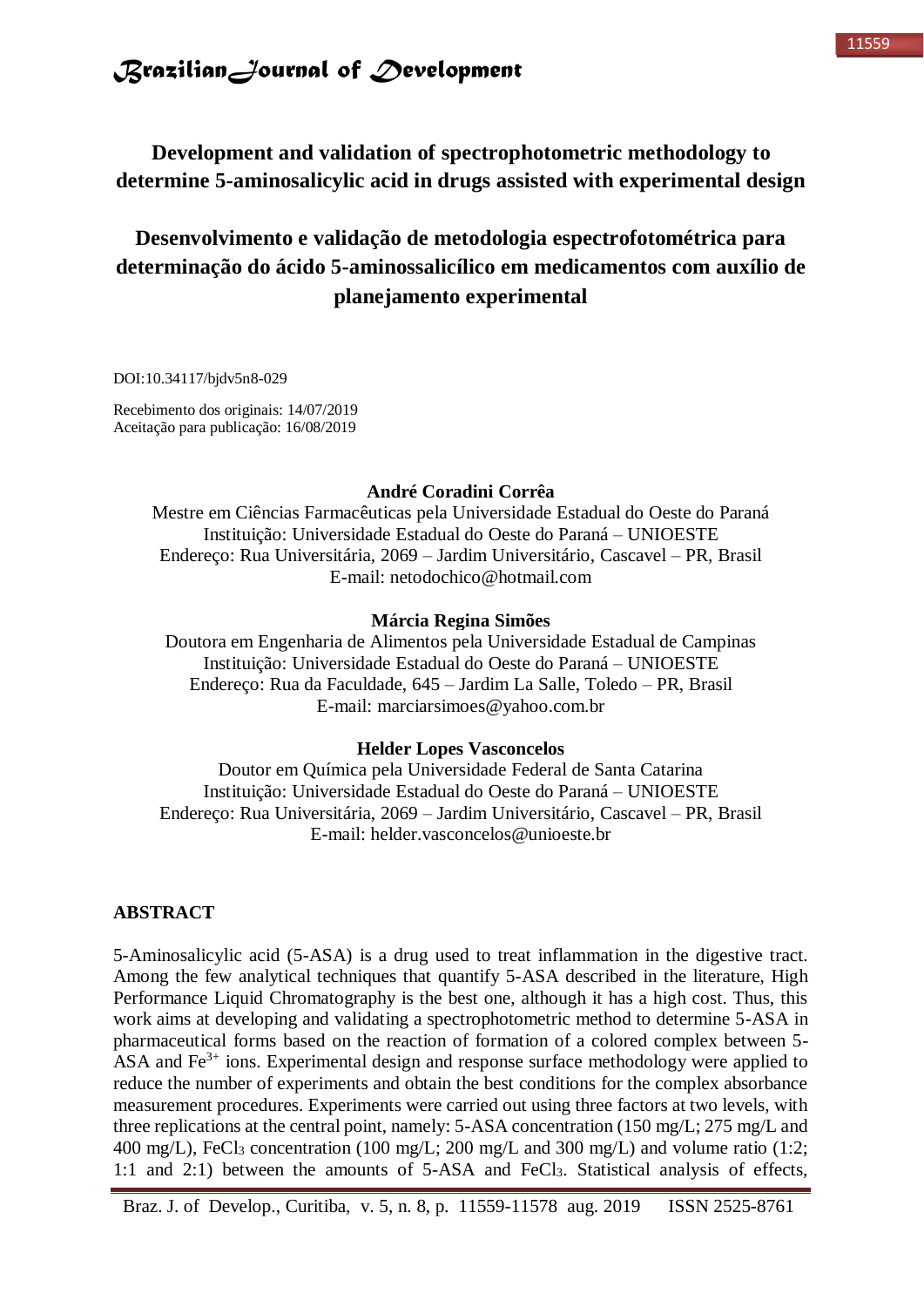interactions, ANOVA, and response surface graphics were obtained by *Minitab 17.0* and *Statistica 8.0* software. The optima conditions obtained from the response surface analysis for the absorbance measurements of  $5-ASA/Fe^{3+}$  formed complex were with the highest concentrations of 5-ASA (400 mg/L) and FeCl<sub>3</sub> (300 mg/L) and the lowest volume ratio between these (1:2). The optimized condition of the assay has been validated according to International Conference on Harmonization (ICH) guidelines to confirm linearity, precision and accuracy. The different formulations of drugs containing 5-ASA analyzed recorded values in agreement with those ones of the specifications in formulations. This spectrophotometric methodology was considered of low cost, simple, fast and reliable to determine 5-ASA in pharmaceuticals.

**Keywords**: 5-ASA; mesalazine; spectrophotometry; factorial design.

#### **RESUMO**

O ácido 5-aminosalicílico (5-ASA) é um fármaco utilizado para tratar inflamações no trato digestivo. Dentre as poucas técnicas analíticas de quantificação do 5-ASA descritos na literatura, destaca-se a Cromatografia Líquida de Alta Eficiência, todavia possui custo elevado. Assim, o objetivo deste trabalho foi desenvolver e validar um método espectrofotométrico para determinar o 5-ASA em formas farmacêuticas, baseado na reação de formação de um complexo colorido entre 5-ASA e íons  $Fe<sup>3+</sup>$ . O planejamento experimental e a metodologia de superfície de resposta foram empregados visando reduzir o número de experimentos e obter as melhores condições para os procedimentos de medidas de absorbância do complexo. Foram realizados experimentos utilizando-se três fatores em dois níveis, com três repetições no ponto central, a saber: concentração de 5-ASA (150 mg/L; 275 mg/L e 400 mg/L), concentração de FeCl<sup>3</sup> (100 mg/L; 200 mg/L e 300 mg/L) e proporção em volume (1:2; 1:1 e 2:1) entre as quantidades de 5-ASA e FeCl3. A análise estatística dos efeitos, interações, ANOVA, e gráficos de superfície de resposta foram feitos por softwares *Minitab 17.0* e *Statistica 8.0*. As condições ótimas obtidas a partir da análise da superfície de resposta para as medidas de absorbância do complexo formado 5-ASA/Fe3+ foram com as maiores concentrações de 5-ASA (400 mg/L) e de FeCl<sub>3</sub> (300 mg/L) e menor proporção de volume entre esses (1:2). A condição otimizada do ensaio foi validada de acordo com as diretrizes da Conferência Internacional sobre Harmonização (CIH) para confirmar linearidade, precisão e exatidão. As diferentes formulações de medicamentos contendo 5-ASA analisados registraram valores em concordância com aqueles das especificações nas formulações. Esta metodologia espectrofotométrica mostrou ser de baixo custo, simples, rápida e confiável para se determinar 5-ASA em produtos farmacêuticos.

**Palavras-chave:** 5-ASA; Mesalazina; Espectrofotometria; Planejamento fatorial

#### **1. INTRODUCTION**

The 5-aminosalicylic acid (5-ASA), also known as mesalazine, is a widely ingested drug during the inflammation treatment in digestive system. It can also be taken to treat ulcerative colitis as well as in cases of cancer (Cai et al., 2003; Gotti et al., 2001; Joshi et al., 2005).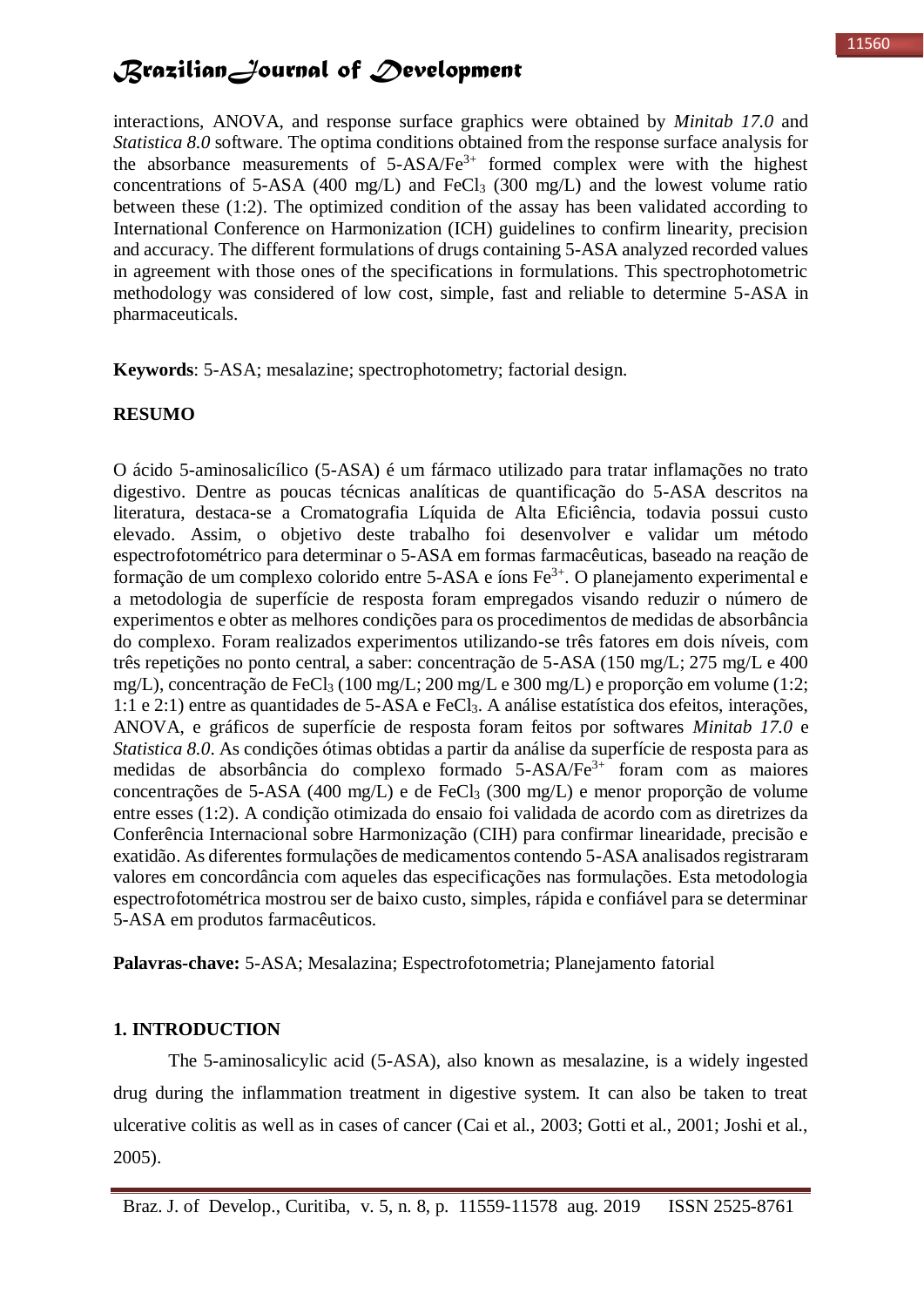This drug takes part of non-steroidal anti-inflammatory drugs, which are widely used to treat inflammatory bowel disease since they have milder adverse effects when compared to corticosteroids (Gasche & Campregher, 2011)

Levels of 5-ASA in tablets, enemas and biological matrices such as blood and secretions, are traditionally measured by chromatographic techniques (Nobilis et al., 2006; Palumbo et al., 1995). HPLC (High-Performance Liquid Chromatography) method is granted in the American Pharmacopoeia, since it is based on mobile phase containing tetrabutylammonium hydrogen sulfate as an ion-pairing agent, however, there is a decrease in column lifetime (Usp, 2000).

Besides, the chromatographic method is an expensive method and the analyses performance by HPLC is not feasible for some areas. Literature has also shown few pharmaceutical quantification methods of 5-ASA. As an example, the Brazilian pharmacopoeia does not describe any procedure to determine 5-ASA in pharmaceuticals (Brasil, 2010).

However, the determination of salicylate levels can be obtained by a low-cost, accurate and precise analytical method, known as Trinder method, according to the spectrophotometry technique. This technique is based on a colored complex generation between salicylate and ferric ions. Furthermore, it is important to highlight that the studied salicylate concentration is directly associated to the violet color magnitude of the produced complex (Moreau, 2013).

Thus, the development and validation of an analytical method are directly related to which statistical model will be chosen and that also answers to the desired requirements, in order to document evidences that the method accomplishes what is demanded (Ruela, Araújo & Pereira, 2009). Consequently, some analytical parameters should be defined for both development and validation of a method. And, some of them can be highlighted such as: specificity, linearity, precision, limit of detection, limit of quantification and accuracy (Anvisa, 2017).

Features such as method optimization, cost reduction, reduced waste generation and shorter runtime are increasingly substantial on researching and developing analytical methodologies (Silva et al., 2008). So, the use of statistical tools such as experimental design becomes interesting, since this design prospects experimental conditions of the system with the minimum of possible experiments. It also foments the methodology optimization and increases its sensitivity (Barros Neto, Scarminio & Bruns, 2010).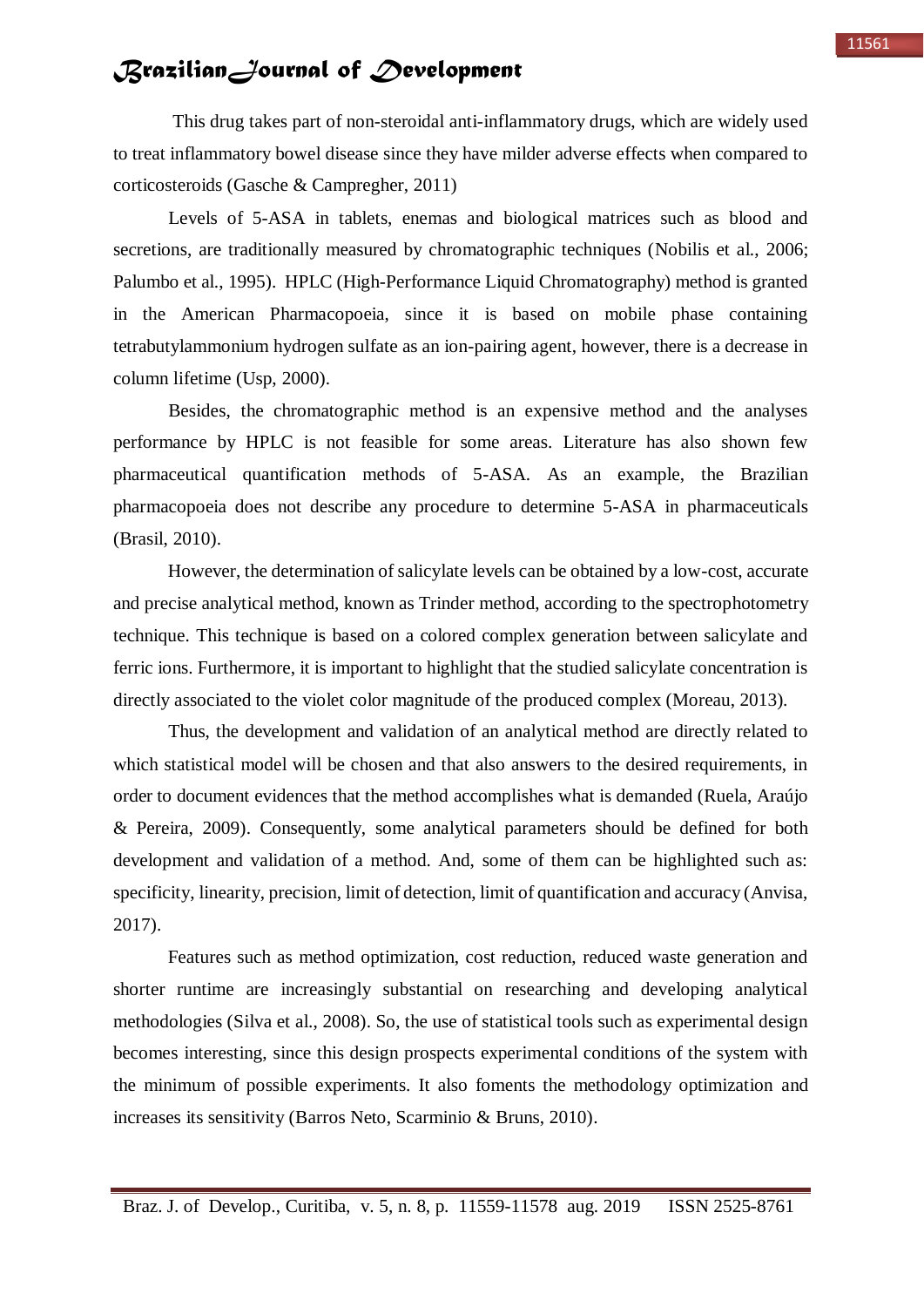The experimental design is a useful analytical strategy and its main application consists on selecting the most relevant factors of a given analytical system. After this sorting process, the most significant variables, experiments are carried out to allow refinement and a better knowledge of the system under study (Montgomery, 1991).

The selected variables are optimized by statistical software that will generate mathematical models. Finally, a mathematical equation is established that relates the variables to be optimized with the analytic response (response surface). Therefore, this trial aimed at developing and validating a simple, fast, cheap and effective analytical methodology to determine 5-ASA in pharmaceutical products, using a spectrophotometric technique based on the reaction of colored complex formation with metal ion  $Fe<sup>3+</sup>$ .

Experimental design and response surface methodology (RSM) were applied to study the effect of 5-ASA and FeCl<sub>3</sub> concentrations and their volume ratio on  $5$ -ASA/Fe<sup>3+</sup> formed complex absorbance.

#### **2. METHODOLOGY**

The 5-ASA was prepared using a secondary standard from Purifarma, whose technical report reinforced 100.14% of purity content. All the described spectrophotometric analyses herein were carried out using a SP-220 Bio-spectrum spectrophotometer. A 1.0 cm glass cuvette of optical path was used in all measurements.

#### 2.1 EXPERIMENTAL DESIGN

Experimental design prospects the system conditions with the least number of experiments. It puts forward the methodology optimization and increases its sensitivity. This is a useful analytical strategy to carry out the screening of the most relevant variables of such system. Thus, a three-factor  $(X_1, X_2, \text{ and } X_3)$  and three-levels  $(-1, 0, \text{ and } +1)$  experimental design (DOE) was used in this trial in order to achieve maximum information about 5-  $ASA/Fe<sup>3+</sup>$  formed complex absorbance. The studied factors (independent variables) were 5-ASA concentration  $(X_1, \text{mg/L})$ , FeCl<sub>3</sub> concentration  $(X_2, \text{mg/L})$ , and volume ratio among 5-ASA and  $Fe^{3+}$  amounts  $(X_3)$  to evaluate complex absorbance response. Each variable was coded at one of three levels,  $-1$ , 0, and  $+1$ . The minimum and maximum levels (Table 1) given to each factor were chosen based on preliminary experiments. Each experiment was performed in triplicate and the average values were taken as the response (Y). The trials were carried out randomly, and defined by draw, in order to avoid systematic errors.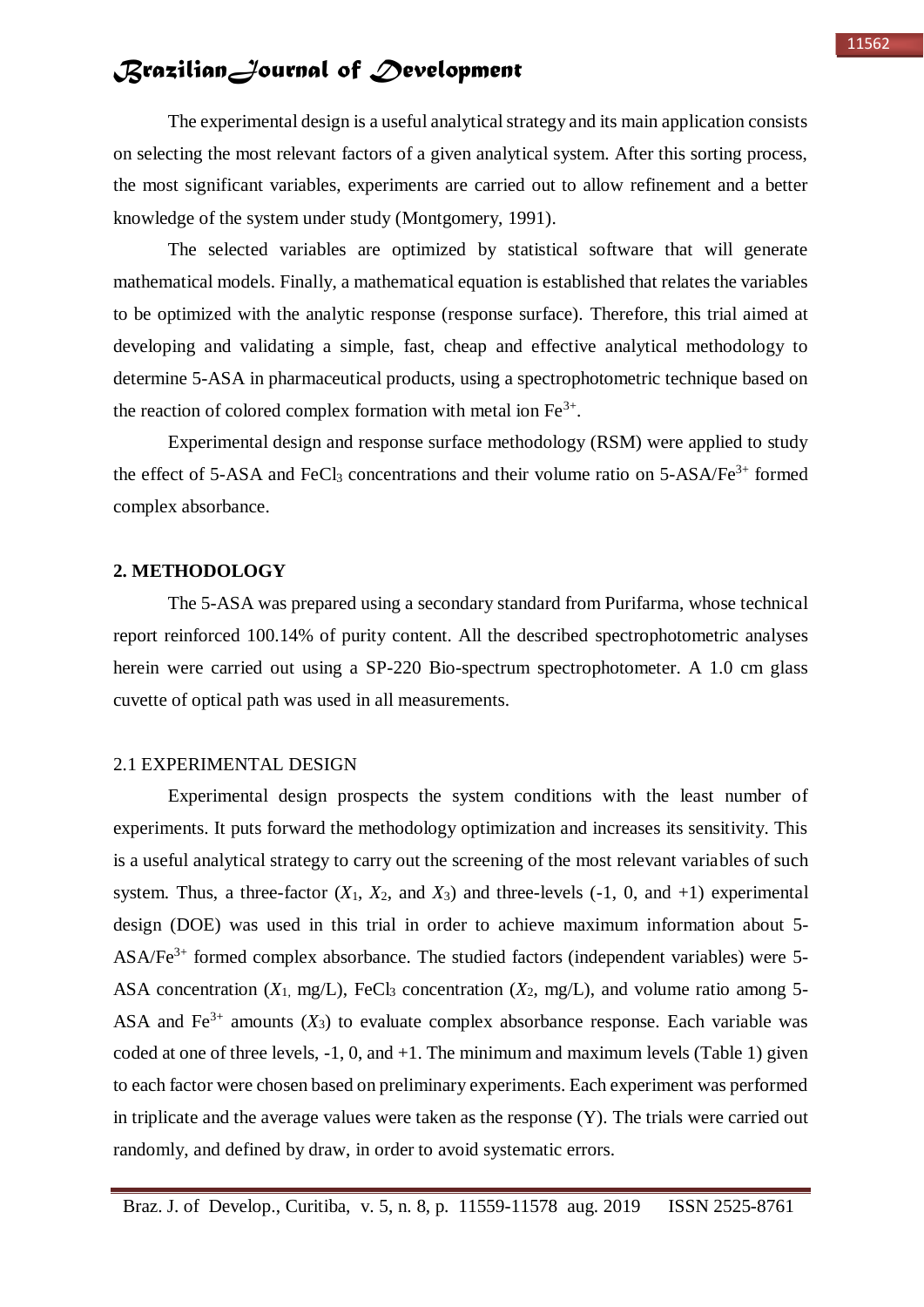|                                          |               | <b>Coded levels</b> |     |      |
|------------------------------------------|---------------|---------------------|-----|------|
| Independent variable                     | <b>Factor</b> | -1                  |     | $+1$ |
| 5-ASA concentration (mg/L)               | $X_I$         | 150                 | 275 | 400  |
| FeCl <sub>3</sub> concentration $(mg/L)$ | $X_2$         | 100                 | 200 | 300  |
| volume ratio (5-ASA: FeCl <sub>3</sub> ) | $X_3$         | 1:2                 | 1:1 | 2:1  |

Table 1 - Coded and uncoded levels of the independent variables used in a 2<sup>3</sup> factorial design.

The  $2<sup>3</sup>$  factorial design was designed with 11 trials that included triplicates at the central point. The main effects, variables interactions, their respective coefficients for the mathematical model, as well as the analysis of variance (ANOVA) were calculated to determine the model validity. So, the effects of those variables were described with the difference between average response at the highest level and average response at the lowest one.

Data analysis was evaluated using *Minitab 17.0* and *Statistica 8.0* software. The fit quality on polynomial equation was evaluated by  $\mathbb{R}^2$  determination coefficient. The optimal values were obtained from the selected variables and analyzed by the response surface methodology. Thus, the F test was applied as a criterion for validating the statistical significance of the obtained models at 95% confidence interval.

### 2.2 WAVELENGTH SCANNING OF 5-ASA/FE3+ COMPLEX

The complex formation reaction was carried out using the following concentrations from stock solutions of FeCl<sub>3</sub> and 5-ASA, both at 2  $g/L$ : FeCl<sub>3</sub> (300 mg/L) and 5-ASA (400 mg/L). The sample was prepared at 1:2 volume ratio, as it follows: 1.0 mL 5-ASA 400 mg/L and 2.0 mL 300 mg/L FeCl<sub>3</sub> were pipetted and transferred to a glass cuvette. After homogenization, the measurement of maximum absorption wavelength on  $5-ASA/Fe^{3+}$ complex was carried out by scanning range from 400 nm to 800 nm. A reading of the solution with only FeCl<sub>3</sub> (300 mg/L) and  $H_2O$  was also recorded (blank).

#### 2.3 EFFECT OF REACTION TIME ON THE COMPLEX STABILITY

This test aimed at evaluating the stability of formed  $5-ASA/Fe^{3+}$  complex over a period of time by measuring its absorbance values. The sample preparation was the same as described above and, after homogenization, a reading in spectrophotometer at the best absorbance wavelength was carried out. The test was carried out from 0 to 5-minute terms at 30-second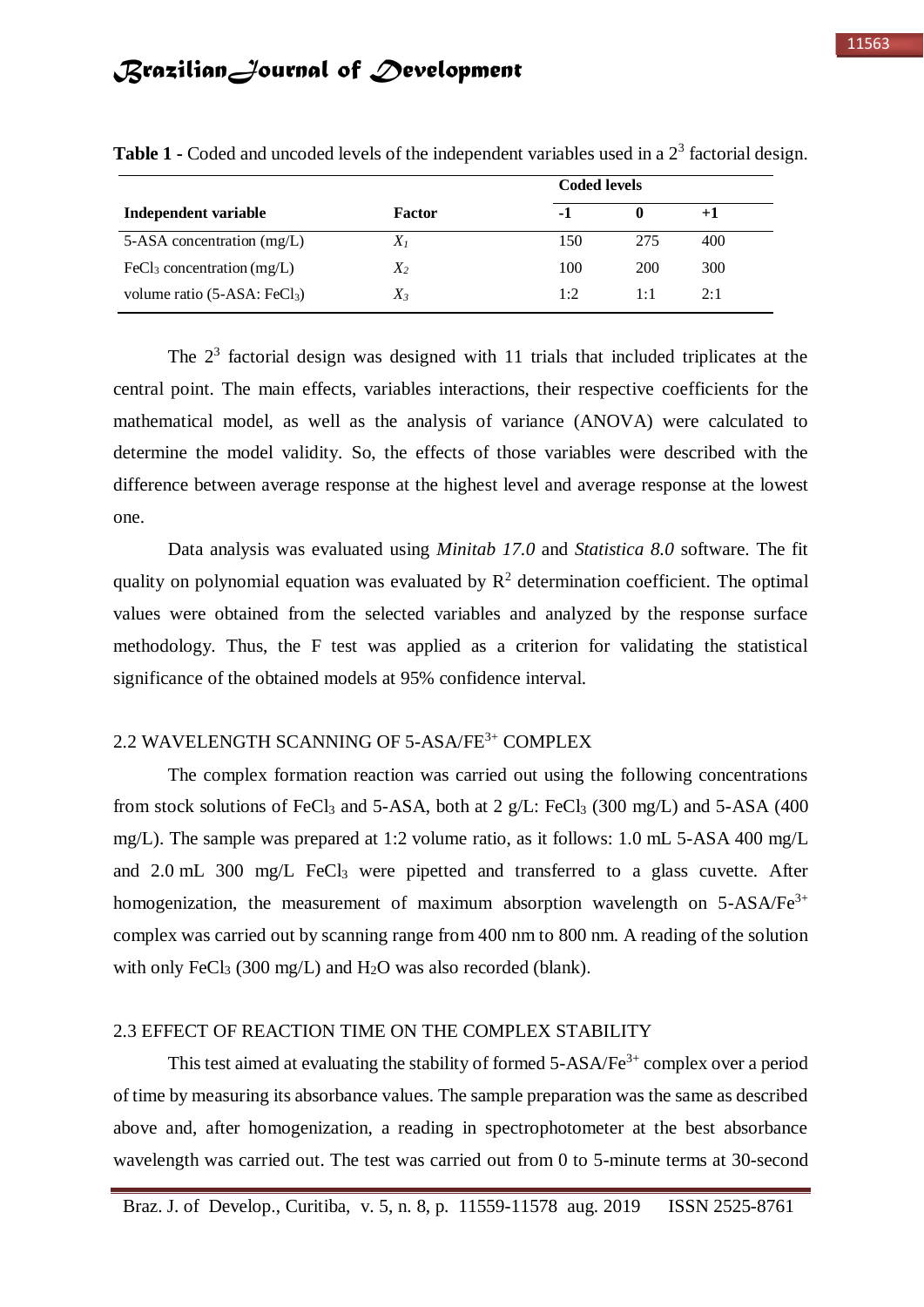intervals from one reading to the other and after the first 5 minutes, the test occurred at 6, 8, 10, 15, 20, 25 and 30 minutes, with a total of 18 readings.

### 2.4 SPECTROPHOTOMETRIC ANALYSIS OF PHARMACEUTICAL PRODUCTS

The analytical curve of 5-ASA was obtained from the preparation of 5-ASA solutions at different concentrations (from 150 to 450 mg/L) and mixed with fixed concentration of FeCl<sub>3</sub> solution (300 mg/L). Then, 1 mL aliquots of each 5-ASA concentration and 2 mL of FeCl<sub>3</sub> solution were transferred to a glass cuvette to be homogenized, and absorbance was measured the at the best wavelength in a spectrophotometer.

Five different formulations of pharmaceutical products containing 5-ASA products were analyzed: the reference tablet (Mesacol®), generic tablet (Gnr), manipulated capsule (Mpl), sachet (Sch) and enema (Ene) were analyzed by spectrophotometric methodology. Solutions of each drug were prepared at the best concentration obtained by the experimental design. Then, solutions were transferred to the glass cuvette with an optimized volume ratio of 5-ASA and FeCl<sup>3</sup> and, after homogenization, each absorbance was measured at the best wavelength.

In order to compare the developed spectrophotometric methodology, volumetric analyses were carried out in the same five pharmaceuticals containing 5-ASA. This volumetric analysis was done according to the British Pharmacopoeia, whose titration was with NaOH  $0.1$  mol/L.

#### **3. RESULTS AND DISCUSSION**

The maximum absorbance wavelength of  $5-ASA/Fe^{3+}$  complex was 520 nm, which was chosen for subsequent readings.

#### 3.1 EXPERIMENTAL DESIGN

It can be observed the matrix of a coded factorial design and the concentration values of the three studied variables as well as absorbance values, obtained by spectrophotometric reading of 5-ASA/FeCl<sub>3</sub> complex (Table 2). The values obtained by the essays (9, 10 and 11) at the central points showed small variations, indicating a good reproducibility.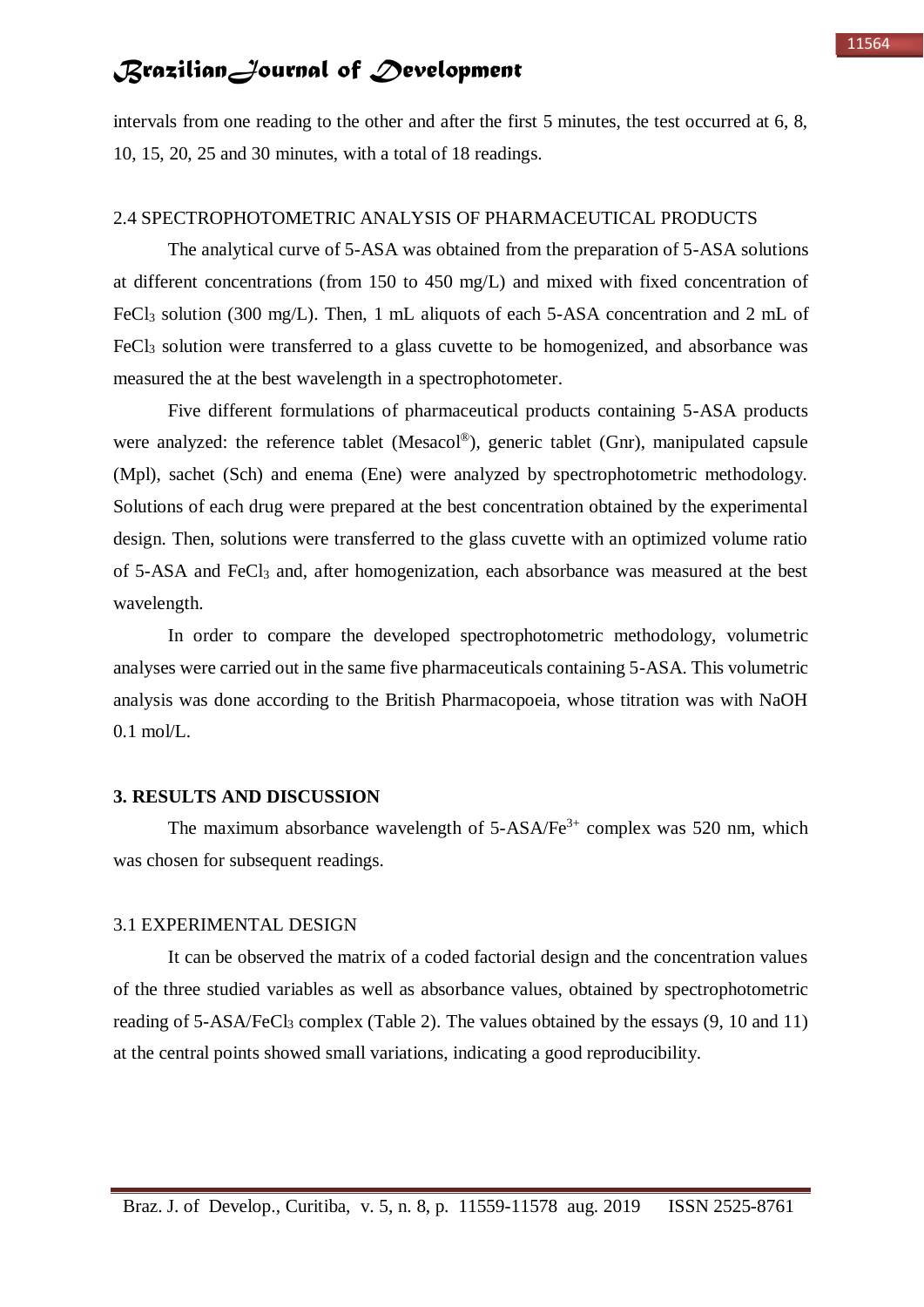| <b>Essays</b>               | Random<br>order | $5-ASA$<br>concentration <sup>†</sup> | FeCl <sub>3</sub><br>concentration <sup>†</sup> | <b>Volume</b><br>ratio | Absorbance <sup>§</sup> |
|-----------------------------|-----------------|---------------------------------------|-------------------------------------------------|------------------------|-------------------------|
|                             |                 | $X_1$                                 | $X_2$                                           | $X_3$                  | Y                       |
|                             | 5               | $-1(150)$                             | $-1(100)$                                       | $-1(1:2)$              | $0.143 \pm 0.008$       |
| $\mathcal{D}_{\mathcal{L}}$ |                 | 1(400)                                | $-1(100)$                                       | $-1(1:2)$              | $0.158 \pm 0.007$       |
| 3                           | 8               | $-1(150)$                             | 1(300)                                          | $-1(1:2)$              | $0.732 \pm 0.006$       |
| 4                           | 4               | 1(400)                                | 1(300)                                          | $-1(1:2)$              | $0.892 \pm 0.008$       |
|                             | 11              | $-1(150)$                             | $-1(100)$                                       | 1(2:1)                 | $0.082 \pm 0.010$       |
| 6                           | 2               | 1(400)                                | $-1(100)$                                       | 1(2:1)                 | $0.117 \pm 0.008$       |
|                             | 3               | $-1(150)$                             | 1(300)                                          | 1(2:1)                 | $0.452 \pm 0.009$       |
| 8                           | 10              | 1(400)                                | 1(300)                                          | 1(2:1)                 | $0.533 \pm 0.009$       |
| 9                           | 6               | 0(275)                                | 0(200)                                          | 0(1:1)                 | $0.373 \pm 0.007$       |
| 10                          | 9               | 0(275)                                | 0(200)                                          | 0(1:1)                 | $0.361 \pm 0.007$       |
| 11                          |                 | 0(275)                                | 0(200)                                          | 0(1:1)                 | $0.380 \pm 0.005$       |
|                             | $\mathbf{L}$    |                                       |                                                 |                        |                         |

**Table 2 -** Coded and real values of the  $2<sup>3</sup>$  factorial design matrix with results for absorbance.

† Concentration in mg/L

§ Results are average of triplicate analysis for 5-ASA/Fe<sup>3+</sup> complex absorbance  $\pm$  standard deviation.

The equation regarding the mathematical model was obtained based on the general equation of the linear model to predict the response variables at 95% confidence level:

$$
Y = \beta_0 + \beta_1 X_1 + \beta_2 X_2 + \beta_3 X_3 + \beta_{12} X_1 X_2 + \beta_{13} X_1 X_3 + \beta_{23} X_2 X_3 \tag{1}
$$

Where, Y represents the expected response;  $\beta_0$  is the interception;  $\beta_1$ ,  $\beta_2$  and  $\beta_3$  are linear coefficients;  $\beta_{12}$ ,  $\beta_{13}$  and  $\beta_{23}$  are coefficients of interaction. Accuracy and overall capacity of the above model were evaluated using the determination coefficient  $(R^2)$ .

The effects table shows the significant variables, either positively or negatively, according to the obtained absorbance results. Thus, it can be observed that variable 1 (5-ASA concentration) is significant and influences positively absorbance increase (Table 3). Similarly, variable  $2$  (FeCl<sub>3</sub> concentration) is also significant and has a positive effect; besides, it increases absorbance. However, variable 3 (volume ratio) has a significant effect, but in a negative way, consequently it decreases absorbance.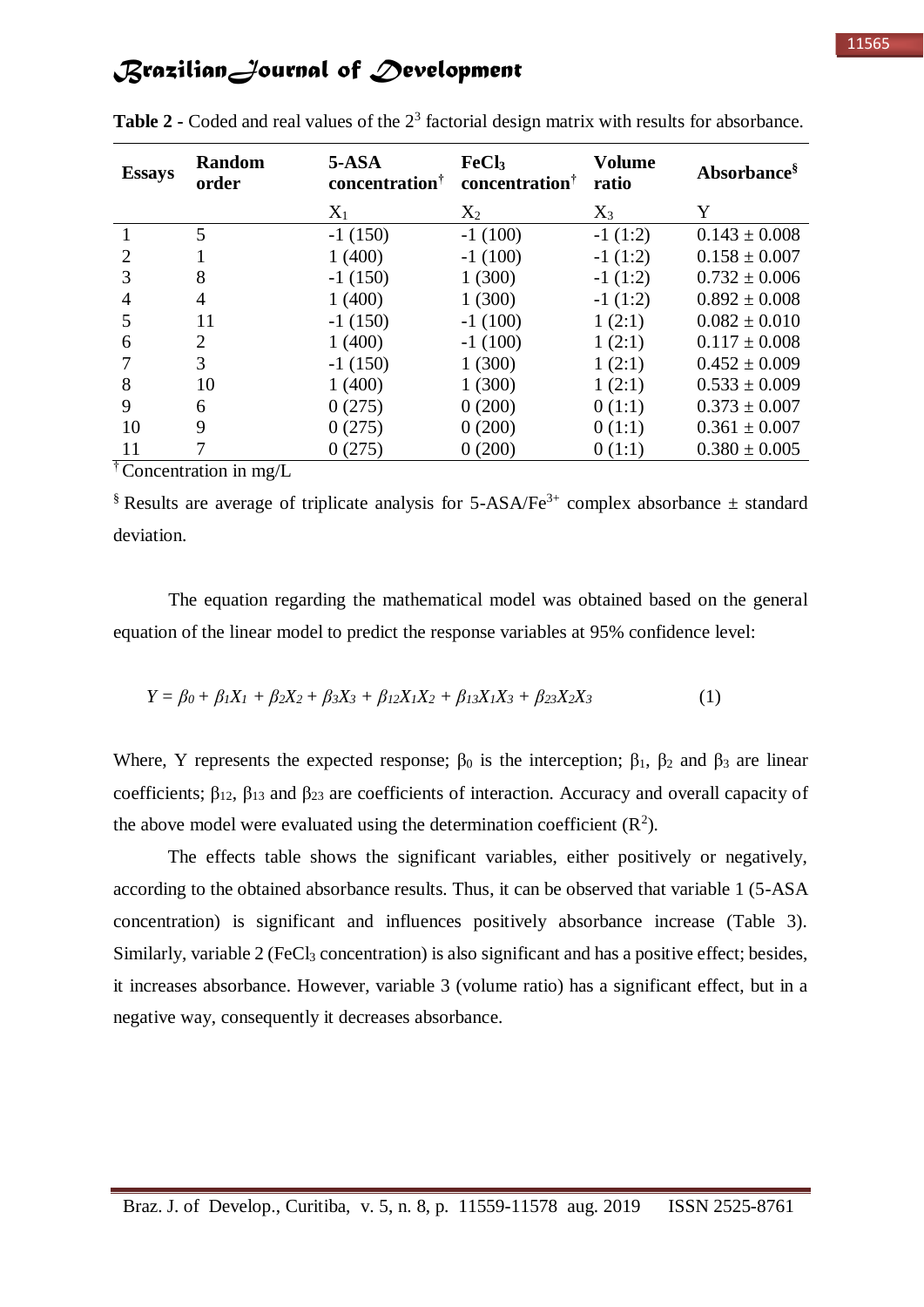| <b>Effect</b>          | standard         | t(4)                   | p                     |
|------------------------|------------------|------------------------|-----------------------|
|                        | error            |                        |                       |
| 0.3837                 | 0.0068           | 56.3078                | 0.0000<br>∗           |
| 0.0728                 | 0.0160           | 4.5520                 | 0.0104<br>∗           |
| 0.5273                 | 0.0160           | 32.9899                | 0.0000<br>∗           |
| $-0.1853$              | 0.0160           | $-11.5911$             | 0.0003<br>∗           |
| 0.0478                 | 0.0160           | 2.9877                 | 0.0404<br>$\ast$      |
| $-0.0148$<br>$-0.1348$ | 0.0160<br>0.0160 | $-0.9229$<br>$-8.4313$ | 0.4082<br>0.0010<br>* |
|                        |                  |                        |                       |

**Table 3 -** Effect table of  $2<sup>3</sup>$  factorial design.

\*Statistically significant at 95% confidence.

The interaction FeCl<sub>3</sub> x volume ratio  $(2x3)$  was significant, because when there is some change on FeCl<sub>3</sub> concentration, it causes a negative change in the response, in other words, an absorbance decrease. On the other hand,  $5-ASA$  x volume ratio  $(1x3)$  interaction was not significant, because, when there was some change on 5-ASA ratio, the response was statistically the same. Ultimately,  $5-ASA \times FeCl_3 (1x2)$  interaction is significant, because when there is some change on 5-ASA, there is also a positive change on the response, and consequently an increase in the absorbance result.

The interaction graphs were drawn using the *Minitab 17.0* software for the significant interactions, in order to illustrate absorbance values variation due to the levels changes. In Figure 1, it can be observed the interaction between  $5-ASA$  and  $FeCl<sub>3</sub>$  concentrations  $(1x2)$ interaction).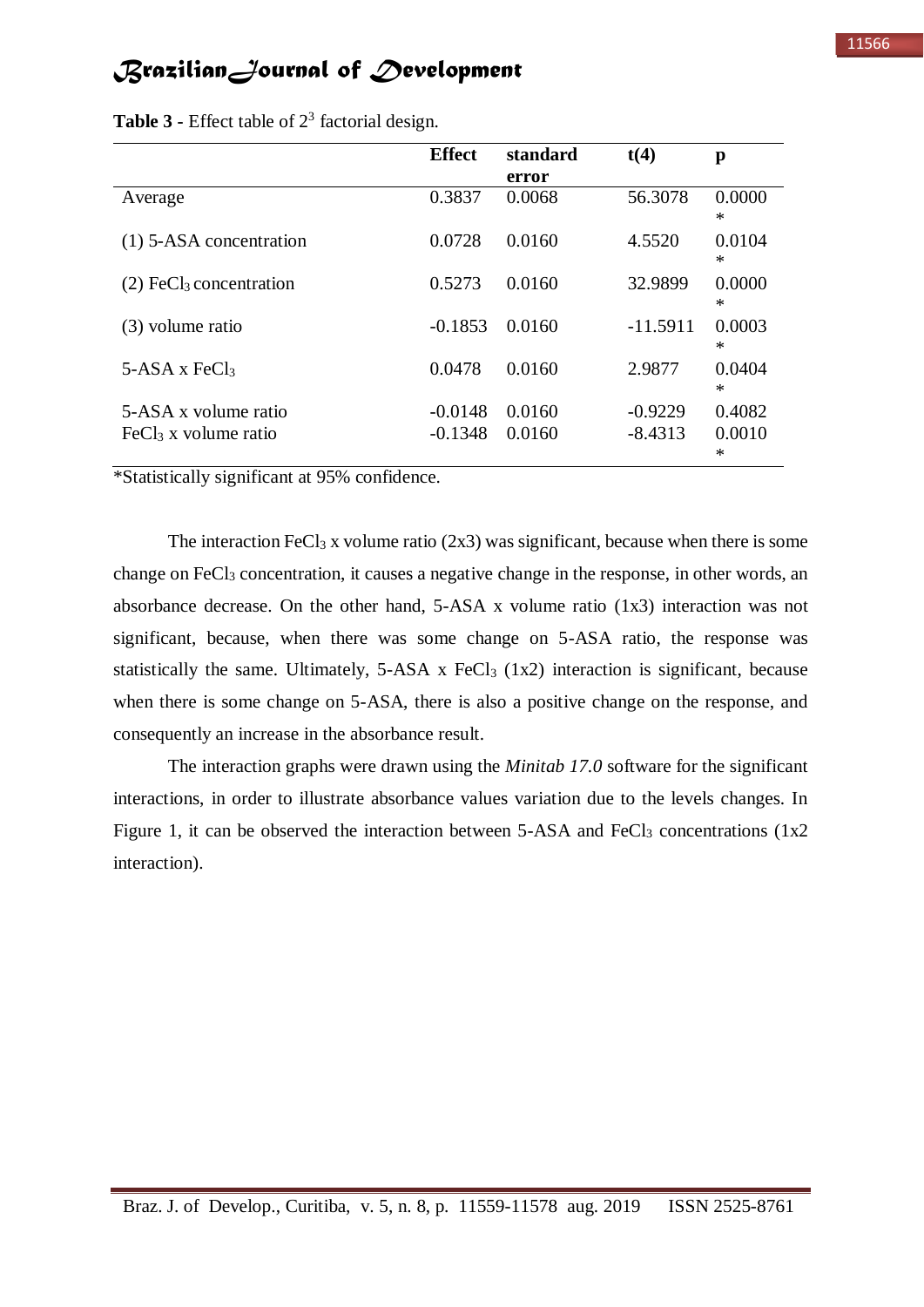

Figure 1. Graph of the interaction between both concentrations of 5-ASA and FeCl<sub>3</sub>.

The change in absorbance values is observed when there is some change on (-1 to 1) levels; therefore, it can be state that such interaction is significant. At -1 level, the absorbance value is low and points are close to each other. Therefore, there is an increase in the variableresponse (absorbance) as (-1 to 1) levels change and the distance between the points increases, with emphasis on this interaction significance.

The interaction between FeCl<sub>3</sub> concentration and volume ratio is presented in Figure 2.



**Figure 2.** Graph of interaction between FeCl<sub>3</sub> concentration and volume ratio (5-ASA: FeCl<sub>3</sub>).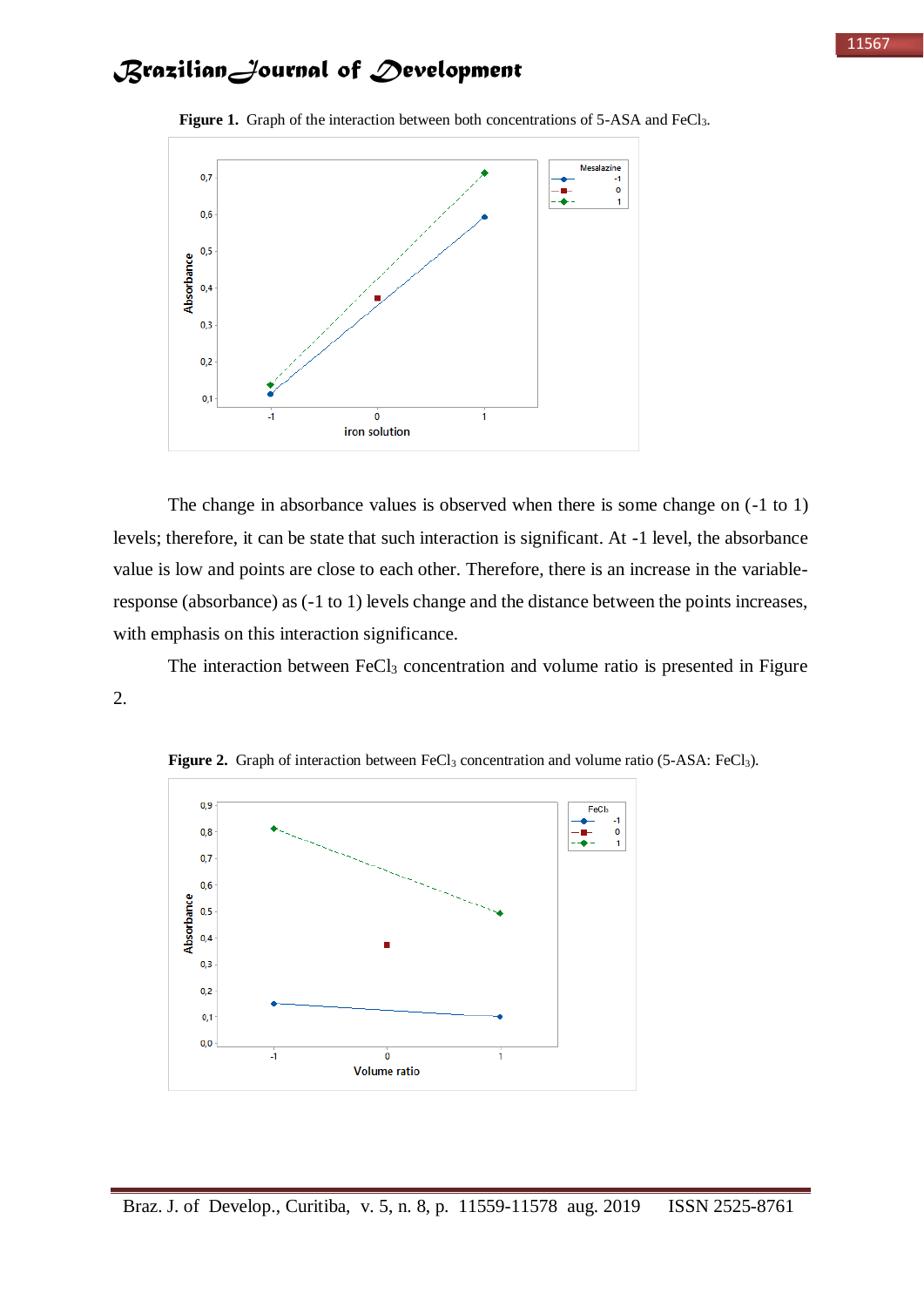When the  $(-1 \text{ to } 1)$  levels change, there is a change on absorbance values, in other words, it is observed a significant interaction. At -1 level, the absorbance value is high and the points are far from one another. However, there is a decrease in response variable (absorbance) as there is a change in (-1 to 1) levels and the distance between the points is reduced, although there is a highlight on the significance of this interaction. Table 4 presents regression coefficients of  $2<sup>3</sup>$  experimental design.

|                                       | <b>Regression</b><br><b>Coefficients</b> | <b>Standard</b><br><b>Errors</b> | t(4)      | p                |
|---------------------------------------|------------------------------------------|----------------------------------|-----------|------------------|
| Averages                              | 0.3837                                   | 0.0068                           | 56.3078   | 0.0000<br>*      |
| (1)<br>$5-ASA$<br>concentration       | 0.0364                                   | 0.0080                           | 4.5520    | 0.0104<br>$\ast$ |
| $(2)$ FeCl <sub>3</sub> concentration | 0.2636                                   | 0.0080                           | 32.9899   | 0.0000<br>$\ast$ |
| (3) volume ratio                      | $-0.0926$                                | 0.0080                           | 11.5911   | 0.0003<br>*      |
| $5-ASA \times FeCl3$                  | 0.0239                                   | 0.0080                           | 2.9877    | 0.0404<br>$\ast$ |
| 5-ASA x volume ratio                  | $-0.0074$                                | 0.0080                           | $-0.9229$ | 0.4083           |
| $FeCl3$ x volume ratio                | $-0.0674$                                | 0.0080                           | $-8.4313$ | 0.0011<br>$\ast$ |

**Table 4 -** Regression coefficients of  $2<sup>3</sup>$  experimental design.

\*Statistically significant at 95% confidence.

Equation 2 shows the linear model that was obtained to predict absorbance regarding both 5-ASA and FeCl<sub>3</sub> concentrations as well as volume ratio between them.

$$
Y = 0.384 + 0.036X_1 + 0.264X_2 - 0.093X_3 + 0.024X_1X_2 - 0.067X_2X_3
$$
 (2)

Table 5 shows the analysis of variance (ANOVA) regarding the experimental design.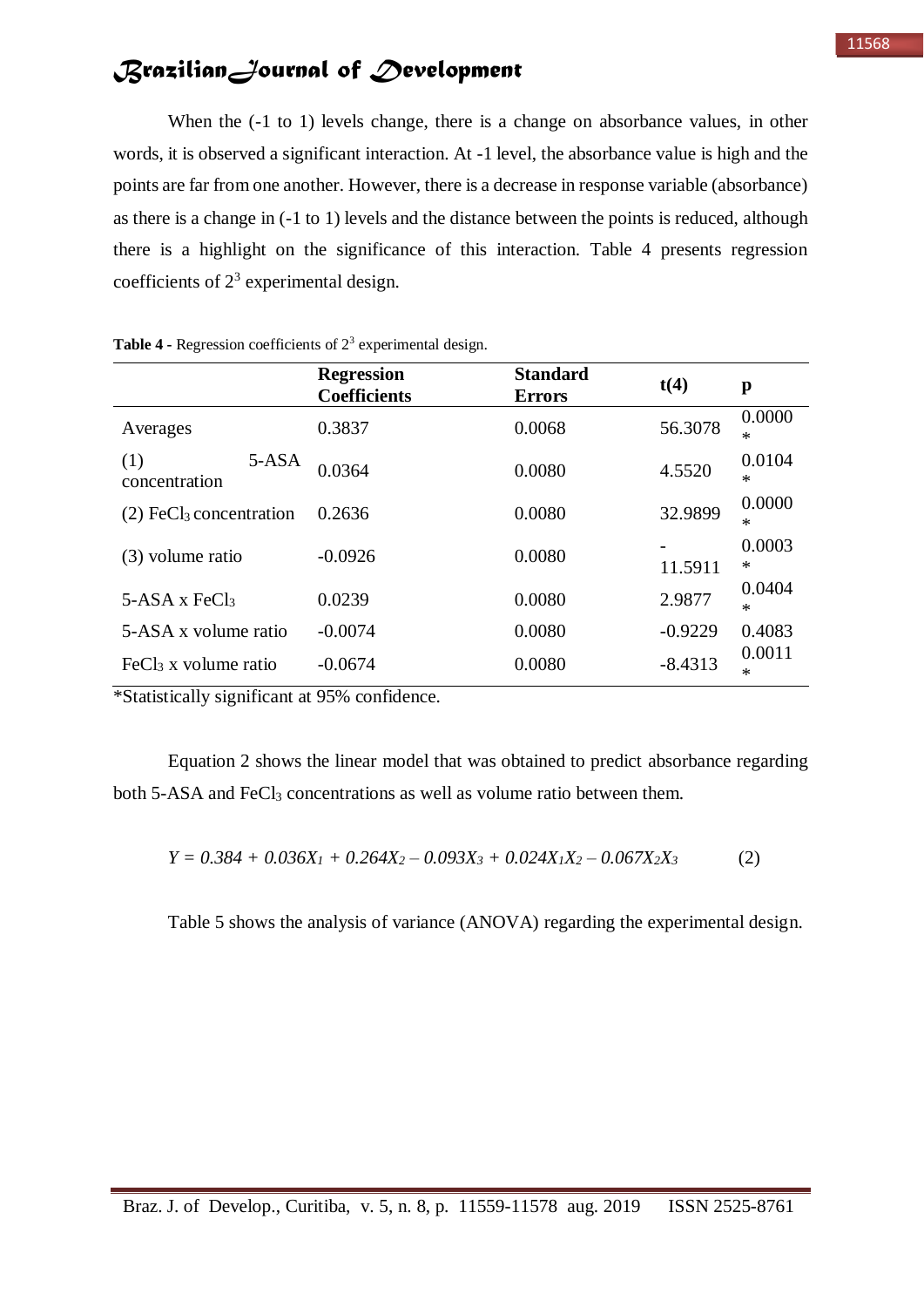|                          | sum<br>squares | of degree<br>freedom | of Medium<br><b>Square</b> | Calculated-<br><b>F</b> value | <b>Critical-F</b><br>value | D      |
|--------------------------|----------------|----------------------|----------------------------|-------------------------------|----------------------------|--------|
| regression               | 0.6761         | 5                    | 0.1352                     | 272.77                        | 5.05                       | < 0.01 |
| residue                  | 0.0025         | 5                    | 0.0005                     |                               |                            |        |
| lack<br>of<br>adjustment | 0.0023         | 3                    | 0.0008                     | 8.28                          | 19.16                      | 0.11   |
| Pure error               | 0.0002         | $\overline{2}$       | 9.2333                     |                               |                            |        |
| Total                    | 0.6810         | 10                   |                            |                               |                            |        |
| $n^2$ 0.0070             |                |                      |                            |                               |                            |        |

Table 5 - ANOVA test for 2<sup>3</sup> factorial design.

 $R^2 = 0.9970$ 

It should be highlighted that, based on the F test, the calculated F value (272.77) is 54 times greater than the critical F (5.05) with  $p < 0.01$ . This result implies a satisfactory representation by the linear model. The lack of adjustment was not significant because the calculated F  $(8.28)$  was lower than the critical F  $(19.16)$ , which means that the experimental data are included in the obtained model. The coefficient of determination  $\mathbb{R}^2$  (0.9970) suggests that the adjusted model can explain 99.70% variability of the experimental data, which confirms the quality of adjustment.

The response surface can be observed in Figure 3, regarding the following studied variables: FeCl<sub>3</sub> concentration in relation to 5-ASA concentration and FeCl<sub>3</sub> concentration in relation to volume ratio (5-ASA: FeCl<sub>3</sub>). The highest peak is highlighted in red, which indicates the highest point of absorbance obtained for the complex regarding the concentration of both solutions (Fig. 3a). Therefore, there is some evidence of a better optimization when the maximum concentration of iron solution (300 mg/L) and the maximum concentration of 5-ASA solution (400 mg/L) were applied. 5-ASA concentration showed that it interferes little in the absorbance of the formed complex. It can be observed also that the maximum absorbance point occurred when it was used the highest concentration of  $FeCl<sub>3</sub>$  solution (300) mg/L), and the highest (1:2) volume ratio of 5-ASA and FeCl<sub>3</sub> for reading (Fig. 3b).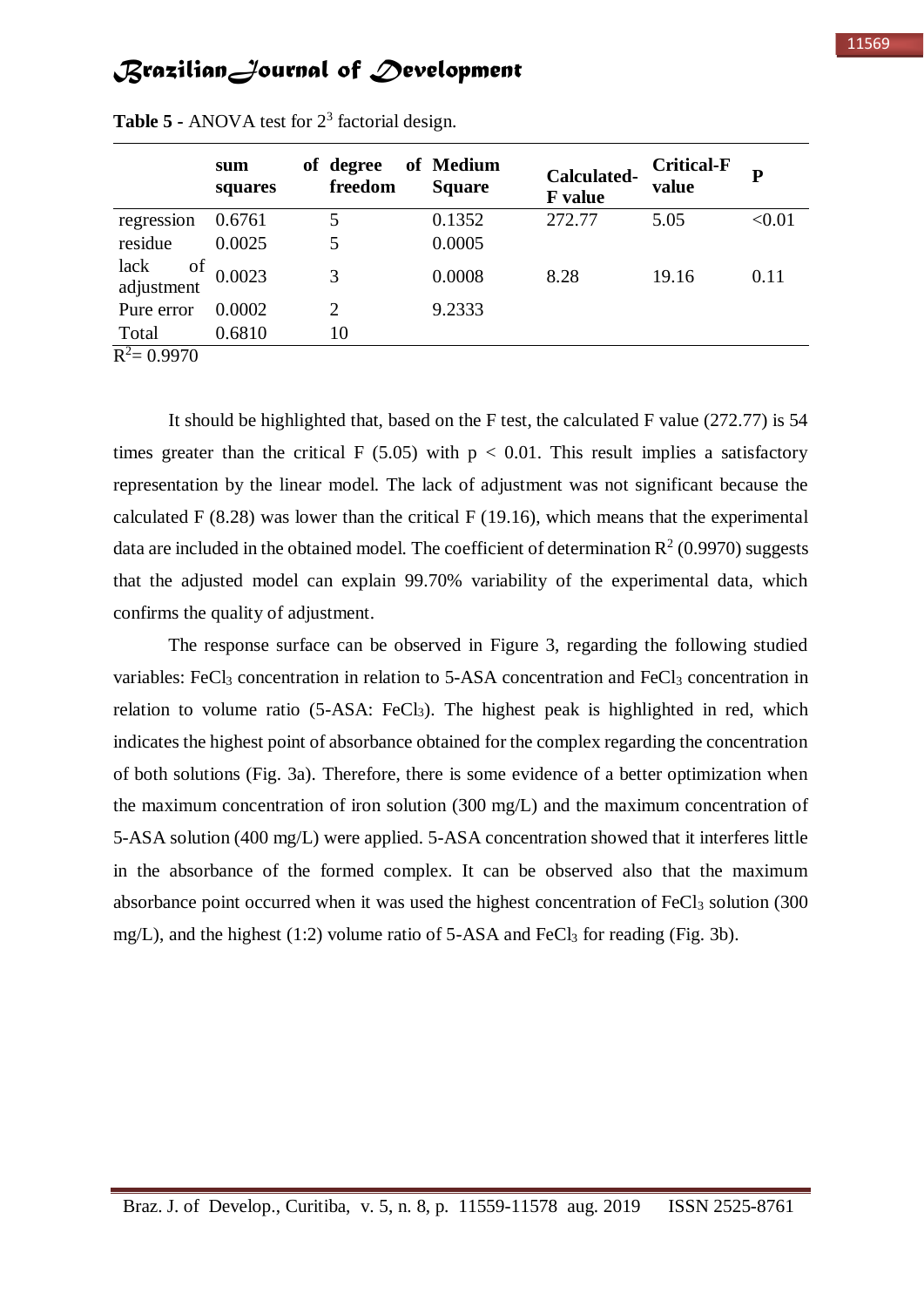**Figure 3.** Response surface plots for the effect of *(a)* 5-ASA and FeCl<sub>3</sub> concentrations (mg/L) and *(b)* FeCl<sub>3</sub> concentration (mg/L) and volume ratio (5-ASA:FeCl<sub>3</sub>) on absorbance of the complex formed between them.



Therefore, it can be concluded that the ideal concentrations to optimize this method are those ones with maximum concentrations of  $5$ -ASA and FeCl<sub>3</sub> solutions (400 and 300 mg/L, respectively) and the lowest volume ratio between them (1:2).

### 3.2 REACTION TIME EFFECT ON COMPLEX STABILITY

Observing Figure 4 below, it can be seen that the greatest variation in the absorbance values of the formed complex occurs up to 10 minutes. Although, this variation is not important, since the difference in absorbance was only 0.051. After the initial 10 minutes, the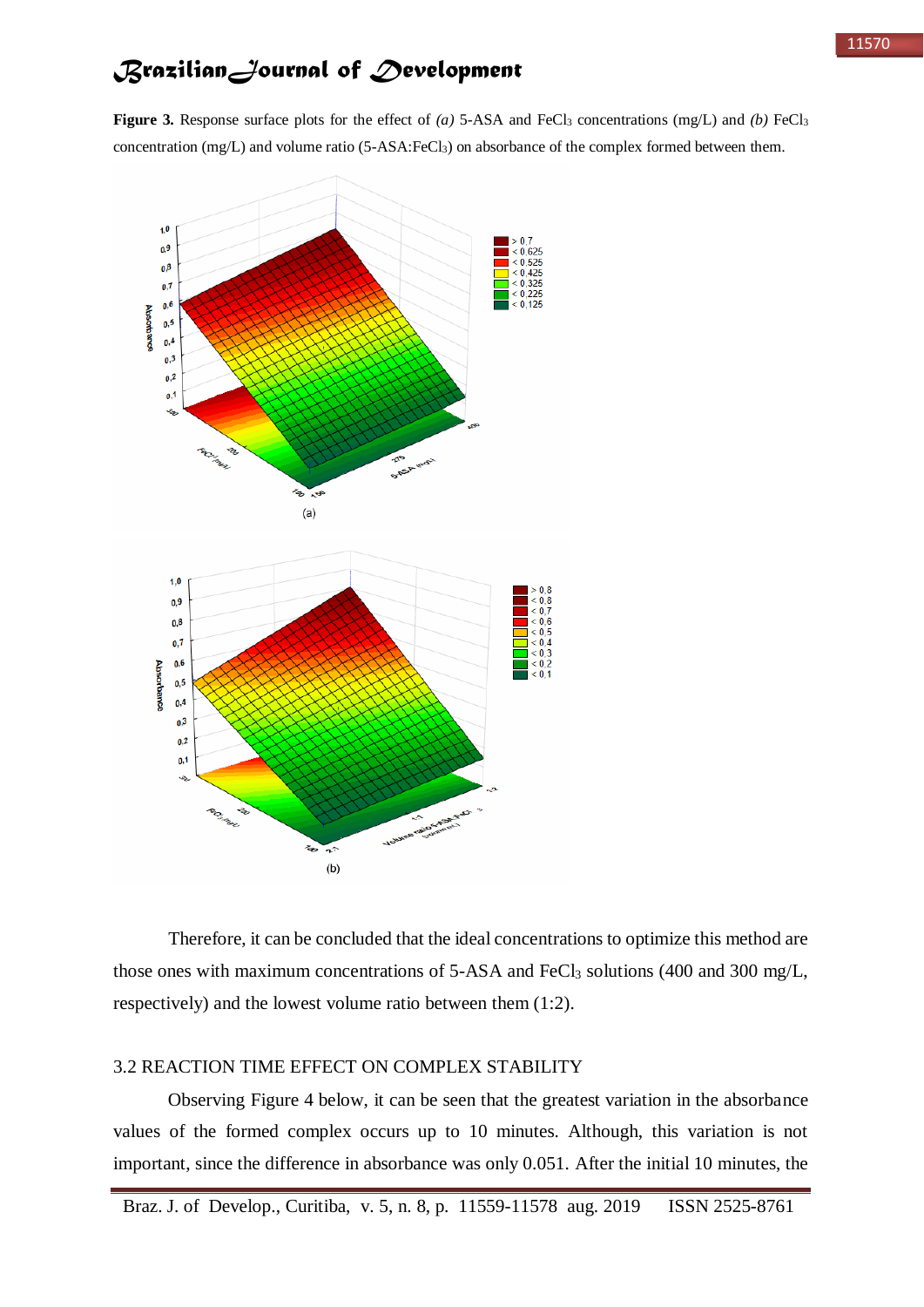absorbance remained almost steady until the end of 30 minutes. Thus, it is perceived that the complex is stable and so it will be throughout the whole time required to make a test on a commercial sample. So, it is worth emphasizing that this answer is relevant to this trial.



Figure 4. Effect of time on stability of 5-ASA/FeCl<sub>3</sub> complex.

### 3.3 SPECTROPHOTOMETRIC ANALYSIS OF PHARMACEUTICAL PRODUCTS

#### **3.3.1. Validation of the analytical method**

Validation methodology followed the rules required by the National Agency of Sanitary Surveillance (ANVISA), a governmental agency that regulates these requirements in Brazil. Parameters such as linearity, precision, intermediate precision, limits of detection and quantification and accuracy were recorded.

Linearity refers to how an analytical methodology demonstrates that the obtained results are directly proportional to the analyte concentration in a sample within a given range. Thus, it is recommended that linearity be determined by analyzing at least five different concentrations (Anvisa, 2017). The minimum acceptable criterion of a linear correlation coefficient (r) shall be 0.99.

Linearity of this method was verified by analytical curve, whose linear regression equation was  $y = 0.0008x + 0.5766$  and linear correlation coefficient (r) was 0.9954. According to these values, it was observed that the method showed a good linearity from 150 to 450 mg/L for 5-ASA concentration.

Precision is the evaluation of proximity regarding results obtained in a series of measurements of a multiple sampling of a same sample. The repeatability analysis was carried out in order to evaluate precision, based on six readings of  $5-ASA/Fe<sup>3+</sup>$  complex, whose applied 5-ASA concentration was the one with mean value  $(300 \text{ mg/L})$ . Then, there were three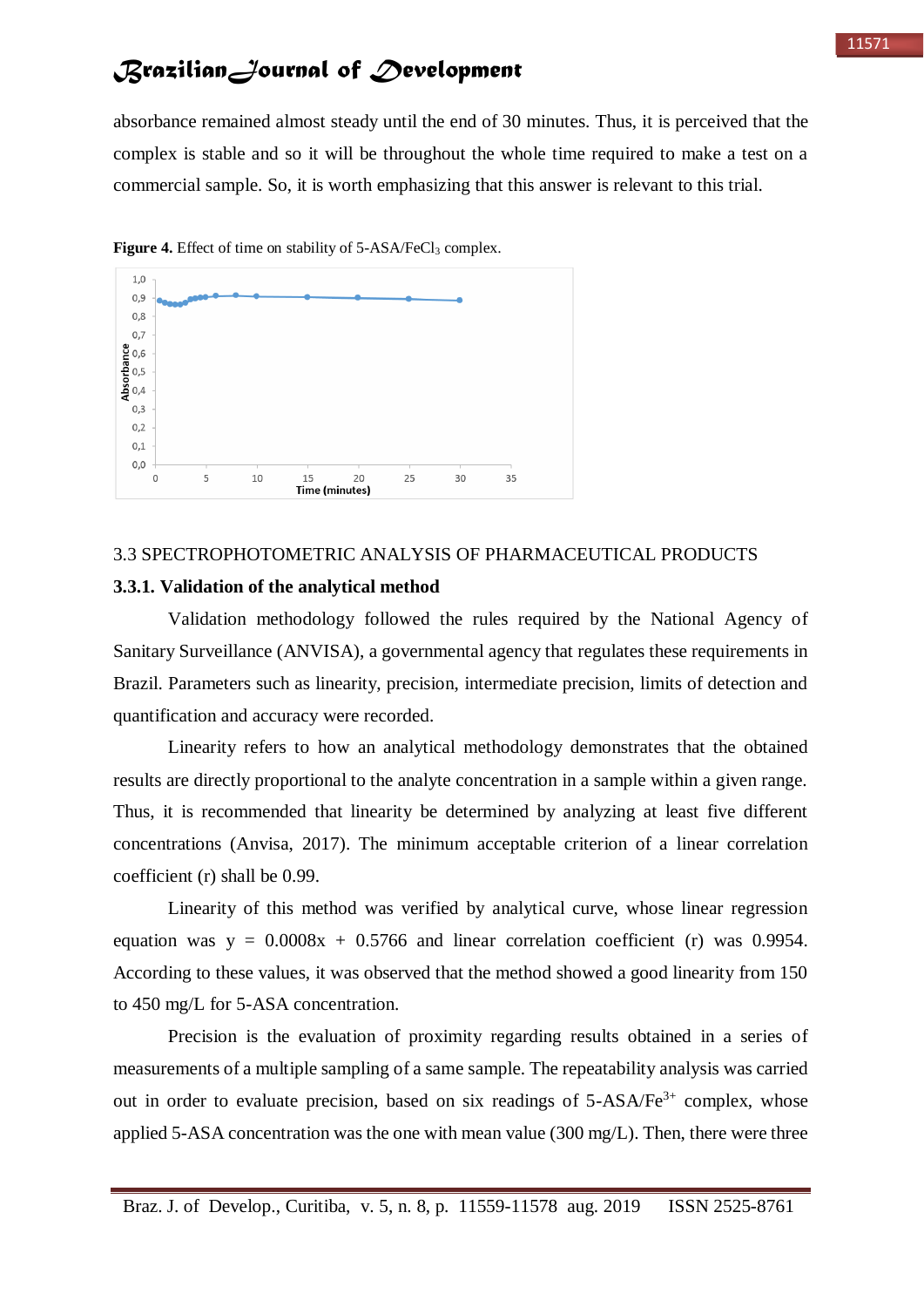repetitions in the same day. This validation parameter aims the correlation among results in a short time with the same analyst and the same instrumentation.

Absorbance values and their respective averages are in Table 6. It is also observed that the method does not show substantial variations when used for analysis in different periods of time, although the conditions and analyst were the same, since the results for relative standard deviation were all less than 1.5% (Anvisa, 2017; Inmetro, 2016).

|                     | <b>Absorbance</b> |       |       |                  |       |       |         | $\text{RSD}^{\dagger}$ |
|---------------------|-------------------|-------|-------|------------------|-------|-------|---------|------------------------|
| <b>Samples</b><br>1 |                   | 2     | 3     | $\boldsymbol{4}$ | 5     | 6     | Average | $(\%)$                 |
| Time 01             | 0.846             | 0.835 | 0.841 | 0.828            | 0.822 | 0.825 | 0.833   | 1.14                   |
| Time 02             | 0.851             | 0.859 | 0.836 | 0.846            | 0.831 | 0.850 | 0.846   | 1.22                   |
| Time 03             | 0.849             | 0.841 | 0.827 | 0.851            | 0.848 | 0.833 | 0.842   | 1.15                   |

**Table 6 -** Absorbance values obtained for the repeatability parameter by the same analyst.

 $\angle$ <sub>r</sub> RSD = Relative Standard Deviation

The intermediate precision test detected possible changes during the analyses, and it evaluated when the changing conditions are greater for accomplishment. Thus, the analyses were carried out in different days and with different analysts. The absorbance values obtained for 5-ASA/Fe<sup>3+</sup> complex, in this test, ranged from 0.827 to 0.859, whose average was 0.843. The RSD value (1.41%) was also lower than 1.5%, which shows good intermediate precision and that there is no significant difference between the two analysts at 95% confidence level.

Thus, both repeatability and intermediate precision showed RSD values lower than the recommended ones by literature and regulatory agency, which is 5%, indicating that such method showed good precision (Anvisa, 2017; Inmetro, 2016).

Limit of detection (LOD) is the smallest amount of analyte to be detected and present in a sample, but not necessarily quantified under the established experimental conditions. LOD is stated by analyzing solutions of known and decreasing concentrations of an analyte until the lowest detectable level (Anvisa, 2017). Its determination can be recorded by visual method, signal-to-noise ratio, based on blank determination or analytical curve parameters, taking into account peculiarities of the used analytical method (Inmetro, 2016). LOD by visual methods is determined by the lowest concentration for which the expected visual effect can be detected,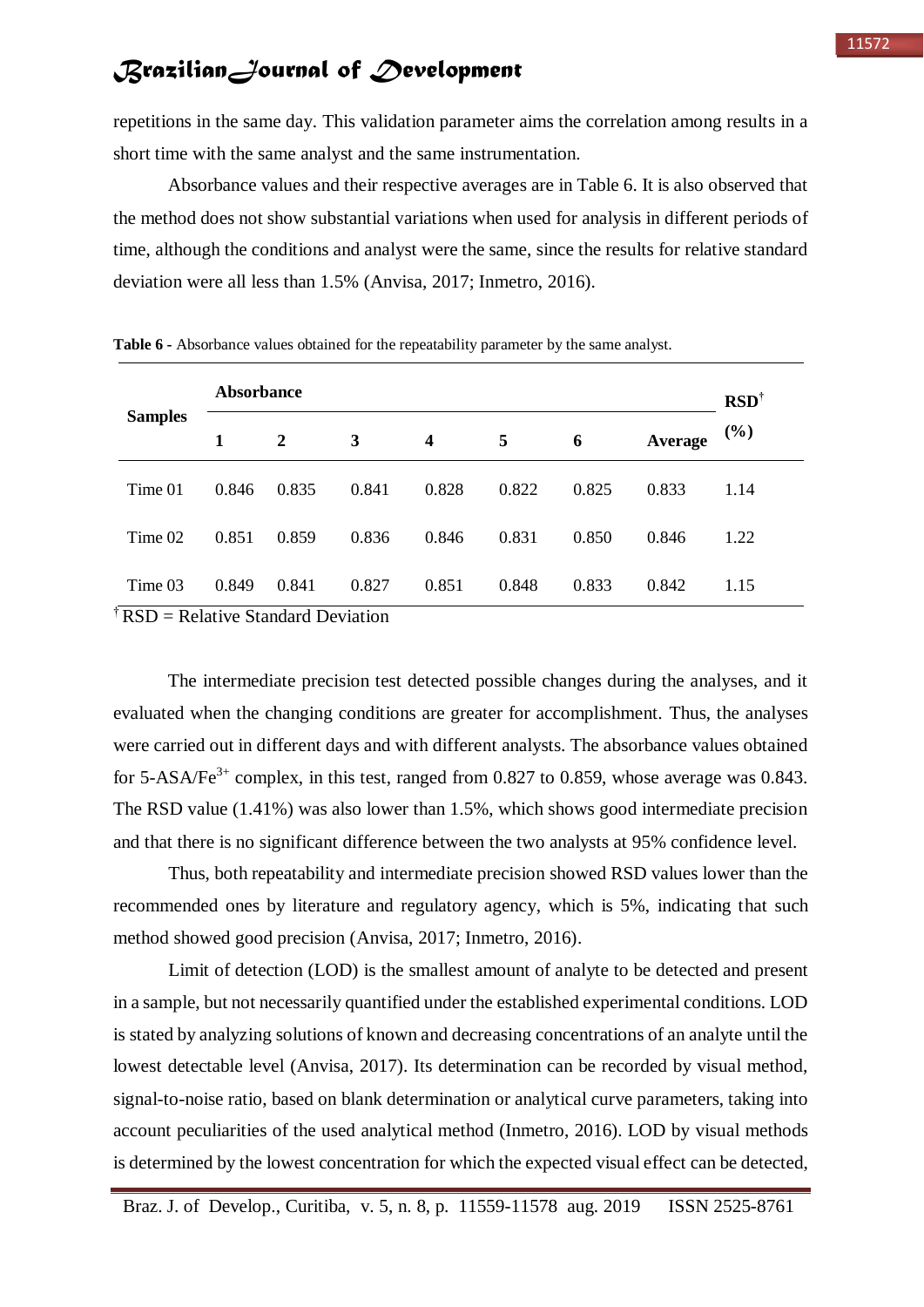while by the signal-to-noise ratio is for instrumental methods, whose its value must be higher than or equal to 2:1. And if determination is based on analytical curve parameters, LOD can be calculated by the following equation (3):

$$
LOD = \frac{3 x standard deviation of intercept with Y axis}{calibration curve slope}
$$
 (3)

Limit of quantification (LOQ) is the smallest amount of analyte in a sample that can be determined with acceptable precision and accuracy. So, for visual methods, LOQ is recorded by the lowest concentration for which the expected visual effect can be observed, while based on analytical curve parameters, it can be calculated by the equation (4):

$$
LOQ = \frac{10 x standard deviation of intercept with Y axis}{calibration curve slope}
$$
 (4)

Values obtained for LOD and LOQ were 0.0202 and 0.0673, respectively. These parameters are not predicted for determination according to category I classified by ANVISA, but were calculated additionally for the developed method (Anvisa, 2017).

Accuracy of an analytical method is the nearness of the results obtained by the studied method to the true value and can be calculated as a percentage of recovery related to the known amount of analyte added to the sample. In this method, it was determined regarding linear interval of analytical curve, with three concentrations (low, medium and high) and three replications each, totalizing 9 (nine) determinations (Anvisa, 2017; ICH, 2005) and was expressed by equation (5):

$$
Accuracy = \frac{experimental\ average\ concentration}{theoretical\ concentration} \quad x\ 100\tag{5}
$$

The values recorded for the accuracy parameter are shown in Table 7.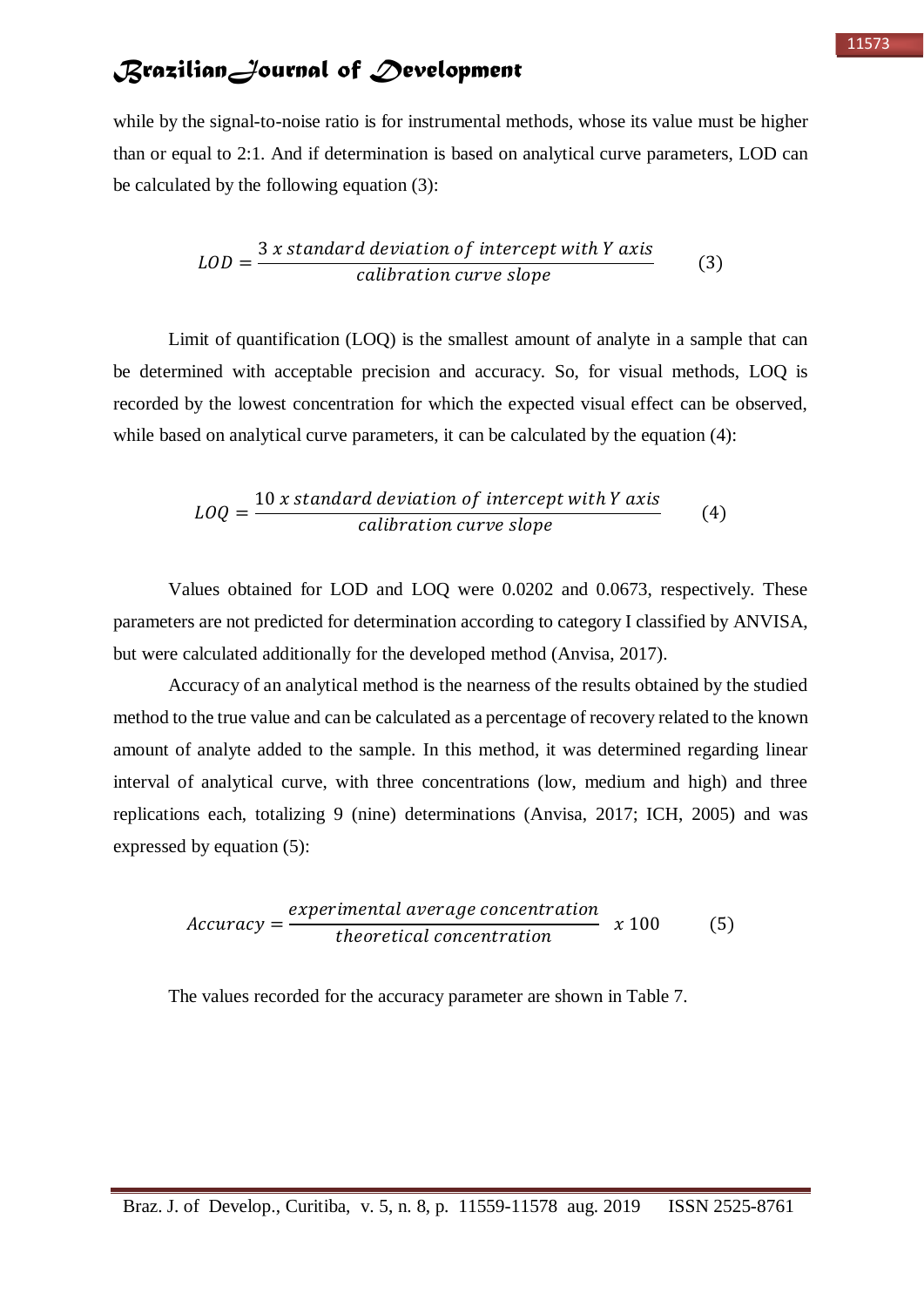| $5-ASA$<br><b>Theoretical</b>  | 5-ASA<br>(mg/L) |     | <b>Experimental</b> | <b>Concentration</b>       | <b>Accuracy</b> |
|--------------------------------|-----------------|-----|---------------------|----------------------------|-----------------|
| <b>Concentration</b><br>(mg/L) | 01              | 02  | 03                  | $Average \pm SD^{\dagger}$ | (%)             |
| 150                            | 148             | 139 | 153                 | $147 \pm 7.09$             | 97.83           |
| 300                            | 331             | 303 | 314                 | $316 \pm 14.10$            | 105.17          |
| 450                            | 449             | 471 | 448                 | $456 \pm 13.00$            | 101.22          |

**Table 7 -** Experimental values obtained for 5-ASA concentration in the accuracy test.

<sup> $\dagger$ </sup> SD = Standard Deviation

It was observed that accuracy showed values according to the acceptance criteria preconized by ANVISA, that is, from 80 to 120% (Anvisa, 2017), indicating that the proposed spectrophotometric method is accurate, since linearity and precision were suitable.

So, it was possible to highlight that all the tests required to validate this method were carried out and the values were according to what is recommended by governmental agency.

#### **3.3.2 5-ASA analyses in drugs**

After the validation procedure has been concluded, the values obtained for 5-ASA determination in samples of different pharmaceutical products, using the developed spectrophotometric methodology, are presented in Table 8.

| <b>Formulations</b><br>$(400 \text{ mg/L})$ | average concentration $\pm RSD^{\dagger}$ (mg/L) % average recovery |      |
|---------------------------------------------|---------------------------------------------------------------------|------|
| $Mesacol^{\circledR}$                       | $381 \pm 3.28$                                                      | 95.3 |
| Gnr                                         | $368 \pm 2.12$                                                      | 92.0 |
| Mpl                                         | $343 \pm 3.10$                                                      | 85.8 |
| Sch                                         | $337 \pm 4.86$                                                      | 84.0 |
| Ene                                         | $348 \pm 4.23$                                                      | 87.0 |
|                                             |                                                                     |      |

**Table 8 -** Values of 5-ASA obtained by spectrophotometry from the studied formulations.

 $\overline{f}$  RSD = Relative Standard Deviation

It was observed that the recovery percentage for all formulations was within at least 80% (Anvisa, 2017; Inmetro, 2016), with values ranging from 84.0 to 95.3%. Thus, these results also indicated that RSD was less than 5% for all studied formulations. Values obtained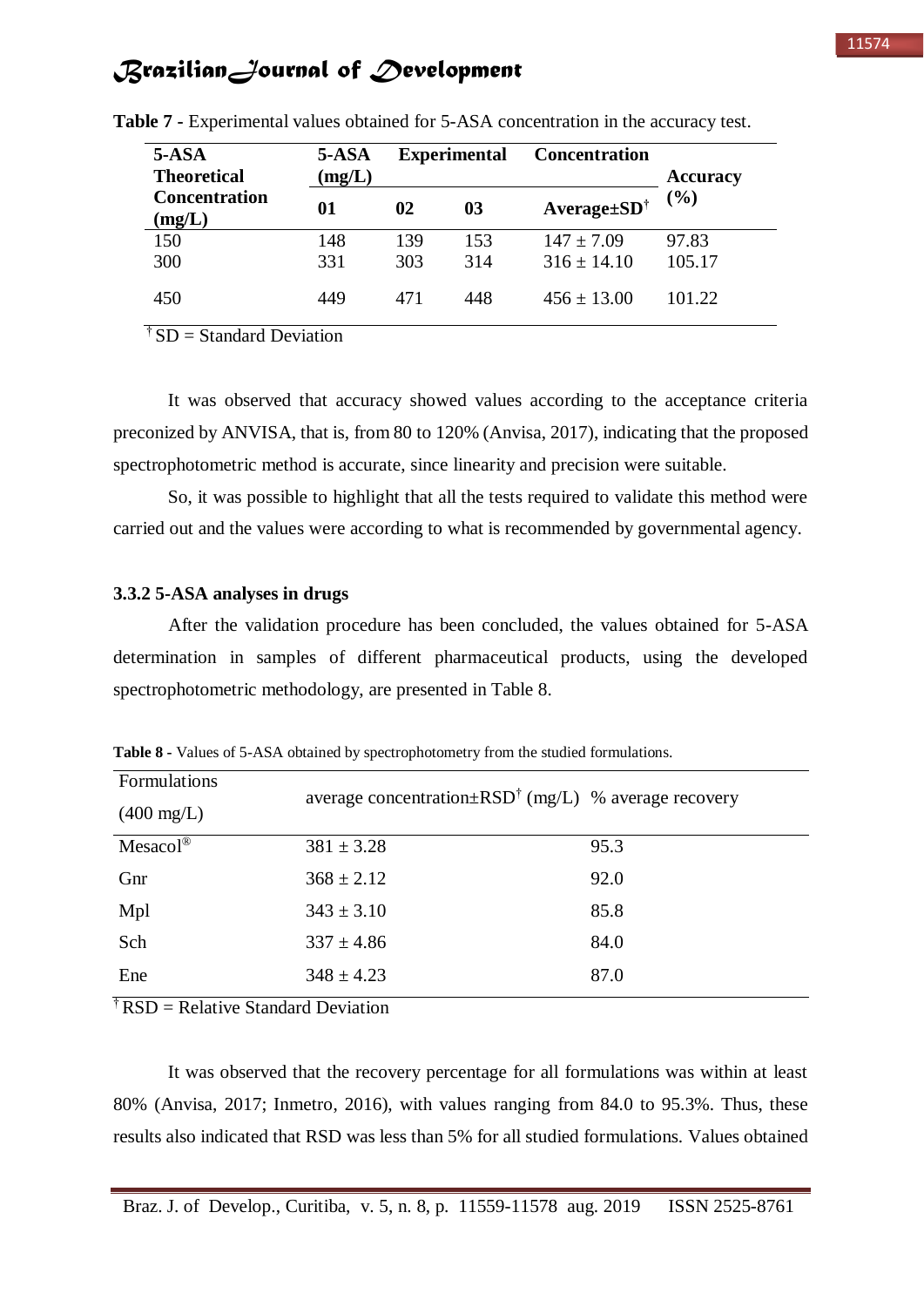for 5-ASA analyses of the same formulations by the volumetric methodology described in British Pharmacopoeia (2009) are shown in Table 9.

| <b>Formulations</b><br>$(400 \; mg/L)$ | average concentration $\pm RSD^{\dagger}$ (mg/L) % average recovery |      |
|----------------------------------------|---------------------------------------------------------------------|------|
| Mesaco <sup>1</sup>                    | $379 \pm 4.36$                                                      | 94.8 |
| Gnr                                    | $374 \pm 2.08$                                                      | 93.5 |
| Mpl                                    | $328 \pm 2.81$                                                      | 82.0 |
| Sch                                    | $337 \pm 3.47$                                                      | 84.3 |
| Ene                                    | $332 \pm 2.87$                                                      | 83.0 |

**Table 9 -** 5-ASA values obtained by titration in the studied formulations.

<sup>†</sup> RSD = Relative Standard Deviation

It was also observed that the recovery percentage for all formulations was within at least 80% (BP, 2009), with values ranging from 82 to 95%, approximately, and with RSD values less than 5% for all studied formulations. The F-test was applied to compare the results obtained between the spectrophotometric and volumetric method to verify if there was a significant difference between both methods. However, there was no significant difference between both methods, since the value obtained from F calculated (0.48) was lower than tabulated F value at 95% confidence level (6.39).

It is noteworthy to say that there is no procedure described by the Brazilian Pharmacopoeia for 5-ASA determination regarding pharmaceutical drugs (Brasil, 2010). On the other hand, the American Pharmacopoeia adopts a method that uses High Performance Liquid Chromatography with a mobile phase containing tetrabutylammonium hydrogen sulfate as an ion-pairing agent, but this reduces the useful life of the column (Palumbo et al., 1995).

The volumetric methodology according to British Pharmacopoeia (2009) registered values close to the ones obtained by the spectrophotometric methodology in order to analyze the same drugs, whose goal was to compare the obtained results by the developed method.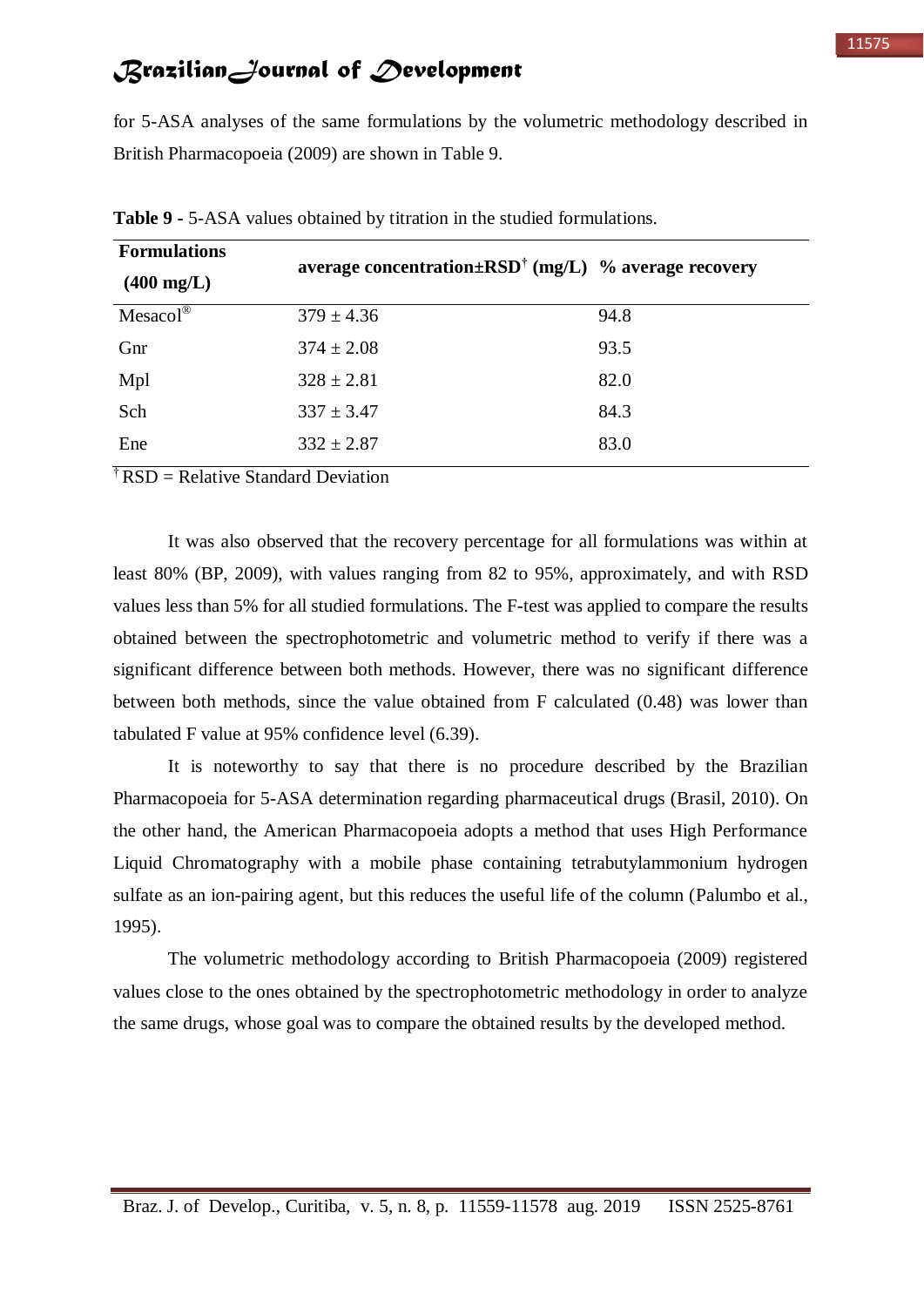#### **4. CONCLUSIONS**

The spectrophotometric method was validated to quantify 5-ASA in pharmaceutical formulations, since it showed suitable values for all required parameters. Thus, this methodology complied with the guidelines of the current legislation.

The experimental design and RSM were important tools to optimize and determine the best  $5-ASA/Fe<sup>3+</sup>$  complex absorbance conditions, revealing more efficiency with higher  $5-$ ASA and FeCl<sub>3</sub> amounts and smaller volume ratio between them.

All five different pharmaceutical products containing 5-ASA were able to be analyzed by the proposed spectrophotometric methodology and showed 5-ASA concentration values in agreement with those ones contained in labels and reported by the manufacturer.

It is a low-cost, fast and easy method, which can be used safely and reliably. So, it is practicable both for analyses in a pharmaceutical industry and in a magistral pharmacy.

#### **REFERENCES**

Agência Nacional de Vigilância Sanitária - ANVISA; Resolução nº 166, de 24/07/2017; Validação de métodos analíticos, ministério da saúde, 2017.

Barros Neto, B.; Scarminio, I. S.; Bruns, R. E.; Como fazer experimentos, 4ª ed., Editora Bookman: São Paulo, 2010.

Brasil. Farmacopéia Brasileira. 5ª ed. Brasília: Agência Nacional de Vigilância Sanitária, 2010.

British Pharmacopeia. London: Her Majesty's Stationery Office, v. II, 2009.

Cai, Q. X.; Zhu, K. J.; Chen, D.; Gao, L. P. Synthesis, characterization and in vitro release of aminosalicylic acid and 5-acetyl aminosalicylic acid of polyanhydrine – P (CBFAS). Eur. J. Pharm. Biopharm., Amsterdam, v. 55, 2003. p. 203-208.

Gasche, C.; Campregher, C. Aminosalicylates. Best Prac Resid Clini Gastroenterol, v. 25, 2011. p. 535 – 546.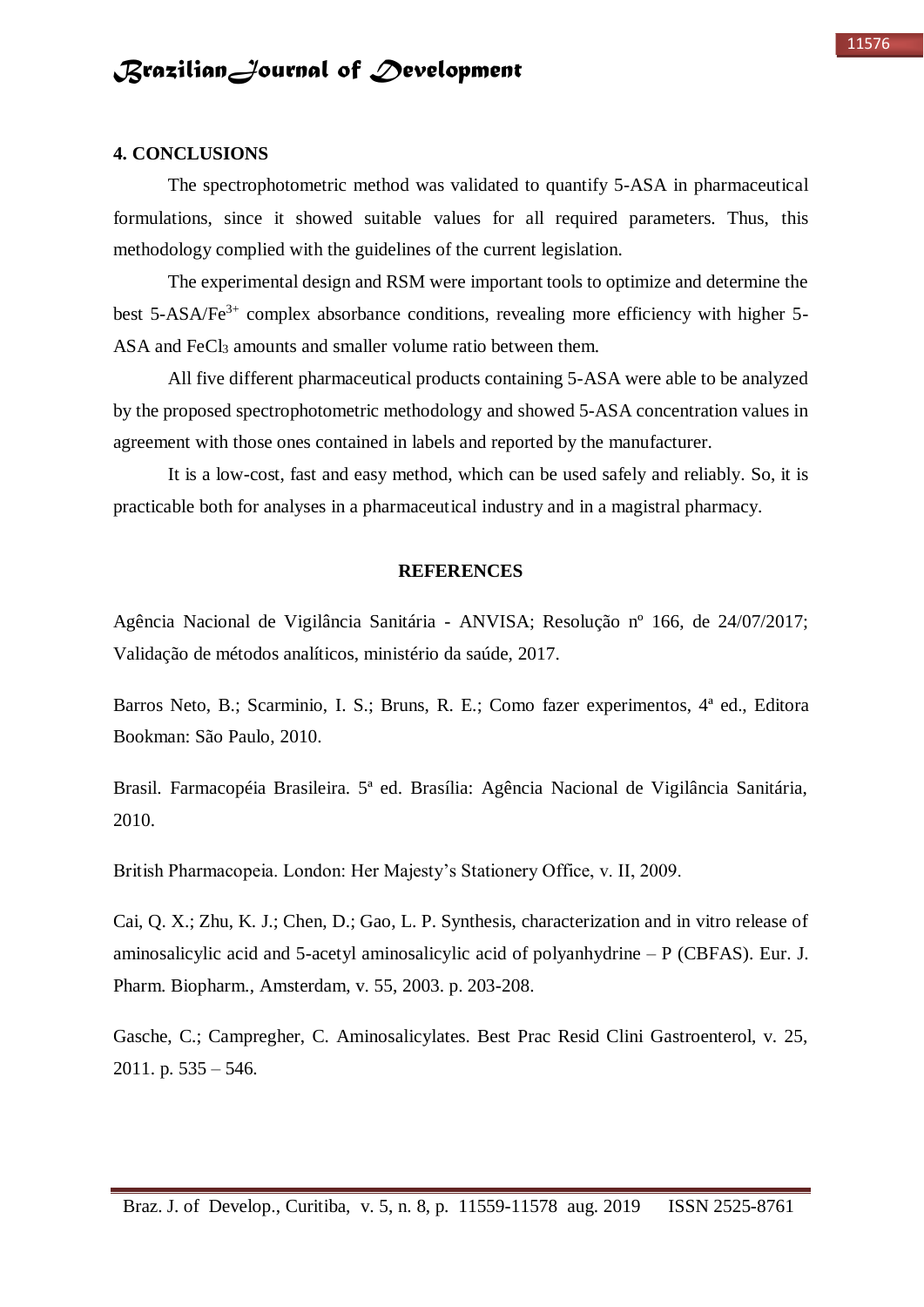Gotti, R.; Pomponio, R.; Bertucci, C.; Cavrini, V. Determination of 5-aminosalicylic acid related impurities by micellar electrokinetic chromatography with an ionpair reagent. J. Cromatogr. A, Amsterdam, v. 916, 2001. p. 175-183.

ICH; International conference on Harmonization of Technical Requirements for Registration of Pharmaceuticals for Human Use. Q2B(R1); Guideline on Validation of Analytical Procedure-Methodology, 2005.

Instituto Nacional de Metrologia, Qualidade e Tecnologia - INMETRO. DOQ-CGCRE-008 – Orientação sobre validação de métodos analíticos. Revisão 04 – agosto/2016

Joshi, R.; Kumar, S.; Unnikrishnan, M.; Mukherjee, T. Free Radical Res. 39, 2005. p. 1163- 1171.

Montgomery, D. C. Design and Analysis of Experiments, 3<sup>rd</sup> ed., John Wiley: New York, 1991.

Moreau, R. L. M. Ácido acetilsalicílico: determinação da salicemia por espectrofotometria. In: Moreau, R. L. M.; Siqueira, M. E. P. B. (Org.). Toxicol anal. 2013. p. 189-193.

Nobilis, M.; Vybiralova, Z.; Sladkova, K.; Lisa, M.; Holcapek, M.; Kvetina, J. Highperformance liquid-chromatographic determination of 5-aminosalicylic acid and its metabolites in blood plasma. J. Chromatogr. A, v. 299, 2006. p. 1119-1121.

Palumbo, G.; Carlucci, G.; Mazzeo, P. et al. Simultaneous determination of 5 aminosalicylic acid, acetyl-5-aminosalicylic acid and 2, 5-dihydroxybenzoic acid in endoscopic intestinal biopsy samples in humans by high-performance liquid chromatography with electrochemical detection. J. Pharm. Biomed. Anal., Oxford, v.14, 1995. p.175-180.

Ruela, A.; Araújo, M.; Pereira, G. Desenvolvimento e validação de um método analítico rápido por cromatografia líquida de alta eficiência para determinação de nimesulida em estudos de liberação in vitro. Revista Química Nova. Alfenas, v. 32. n. 1., 2009. p. 165 - 168.

Silva, J. A.; Damasceno, B. P. G. L.; Silva, F. L. H.; Madruga, M. S.; Santana, D. P. Aplicação da metodologia de planejamento fatorial e análise de superfícies de resposta para otimização da fermentação alcoólica. Química Nova, v. 31, n. 5, 2008. p.1073-1077.